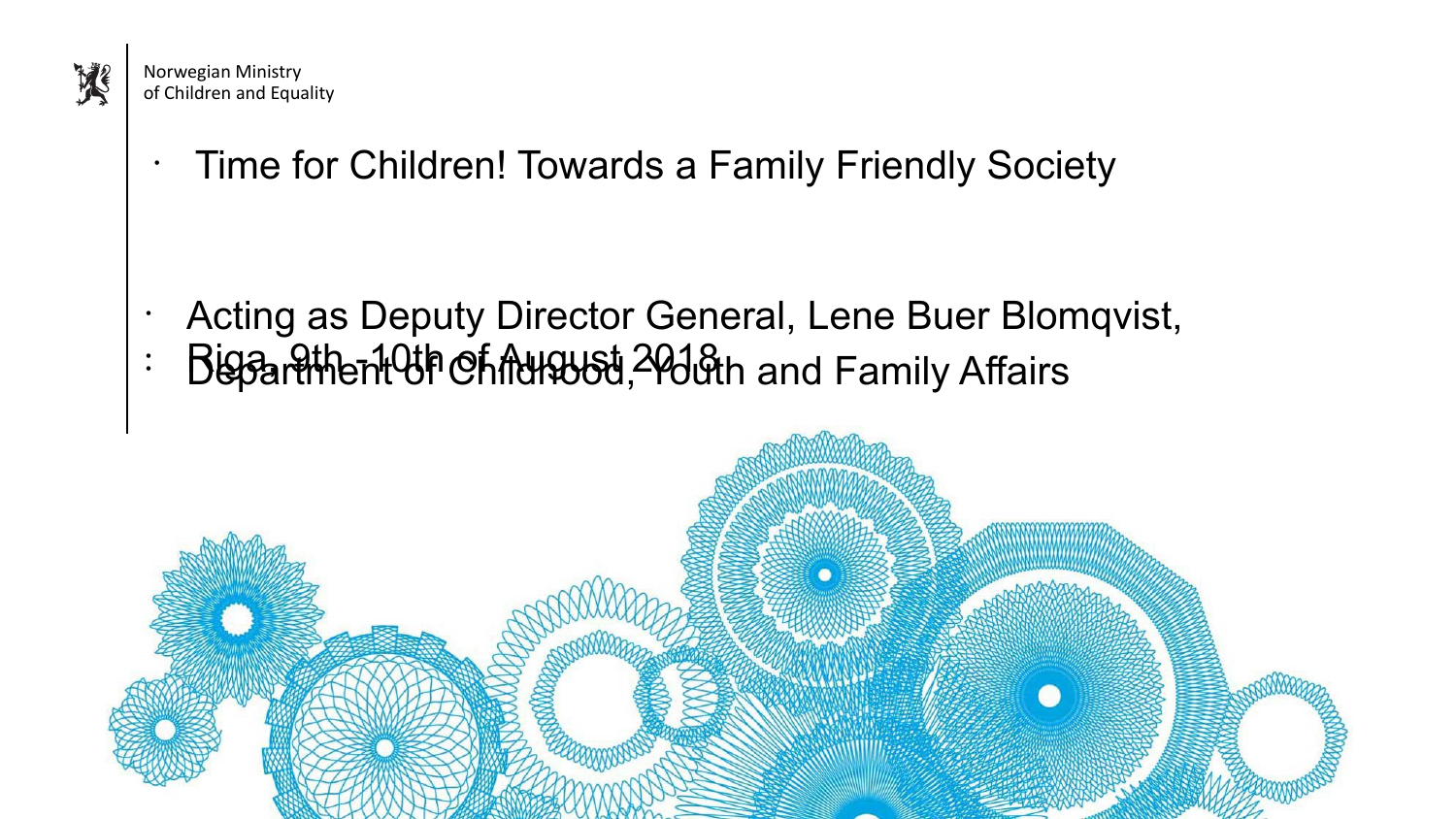# **The government's goal**

.

• Kindergarten are to be accessible to all children and independent of the parents' financial situation.

X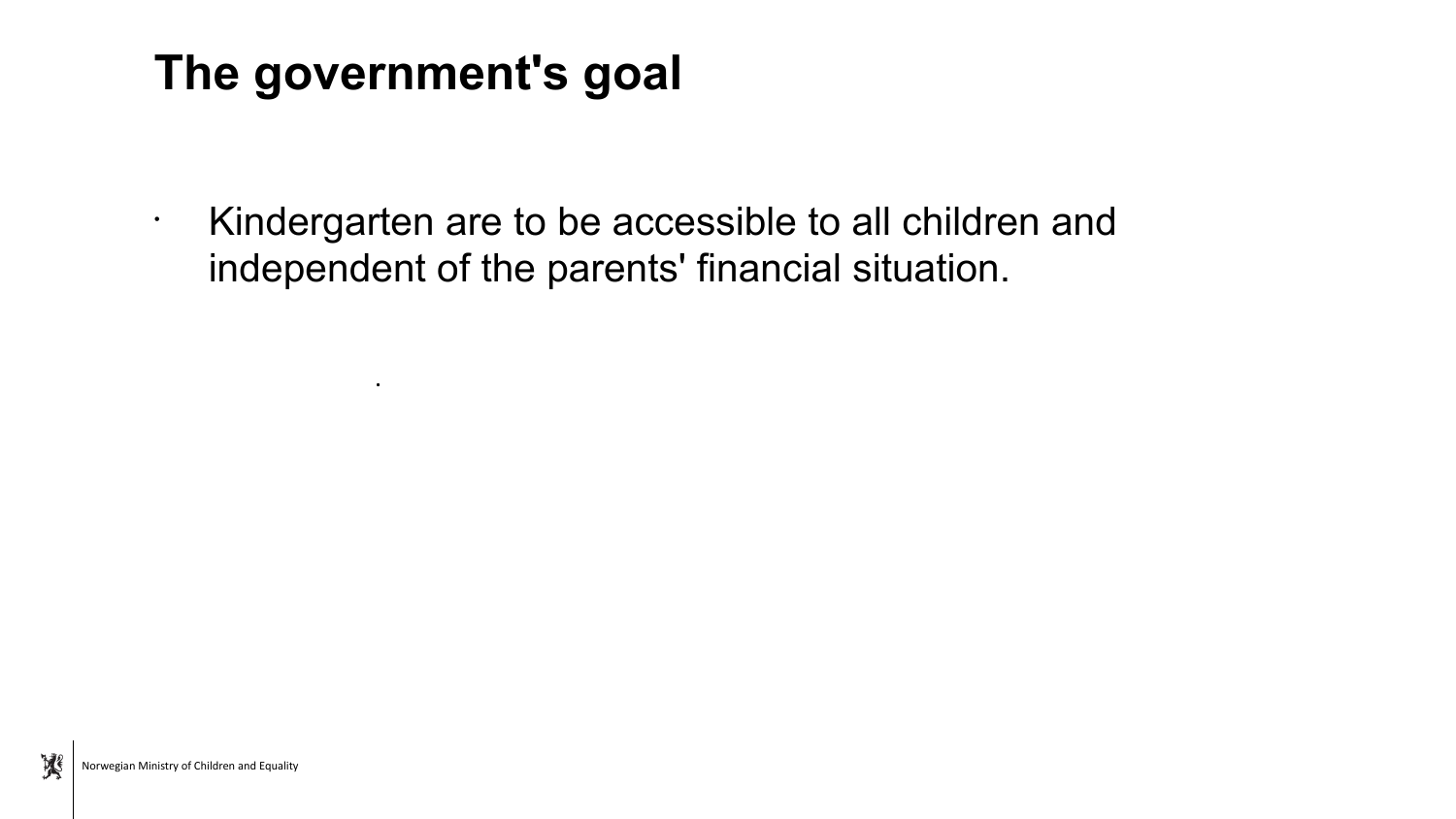### **Kindergartens at a glance**

- $\cdot$  The last two decades: an increase in children attending kindergartens
- Nearly all children attend kindergartens before they start at school

• Kindergartes have become an important arena for small childrens upbringing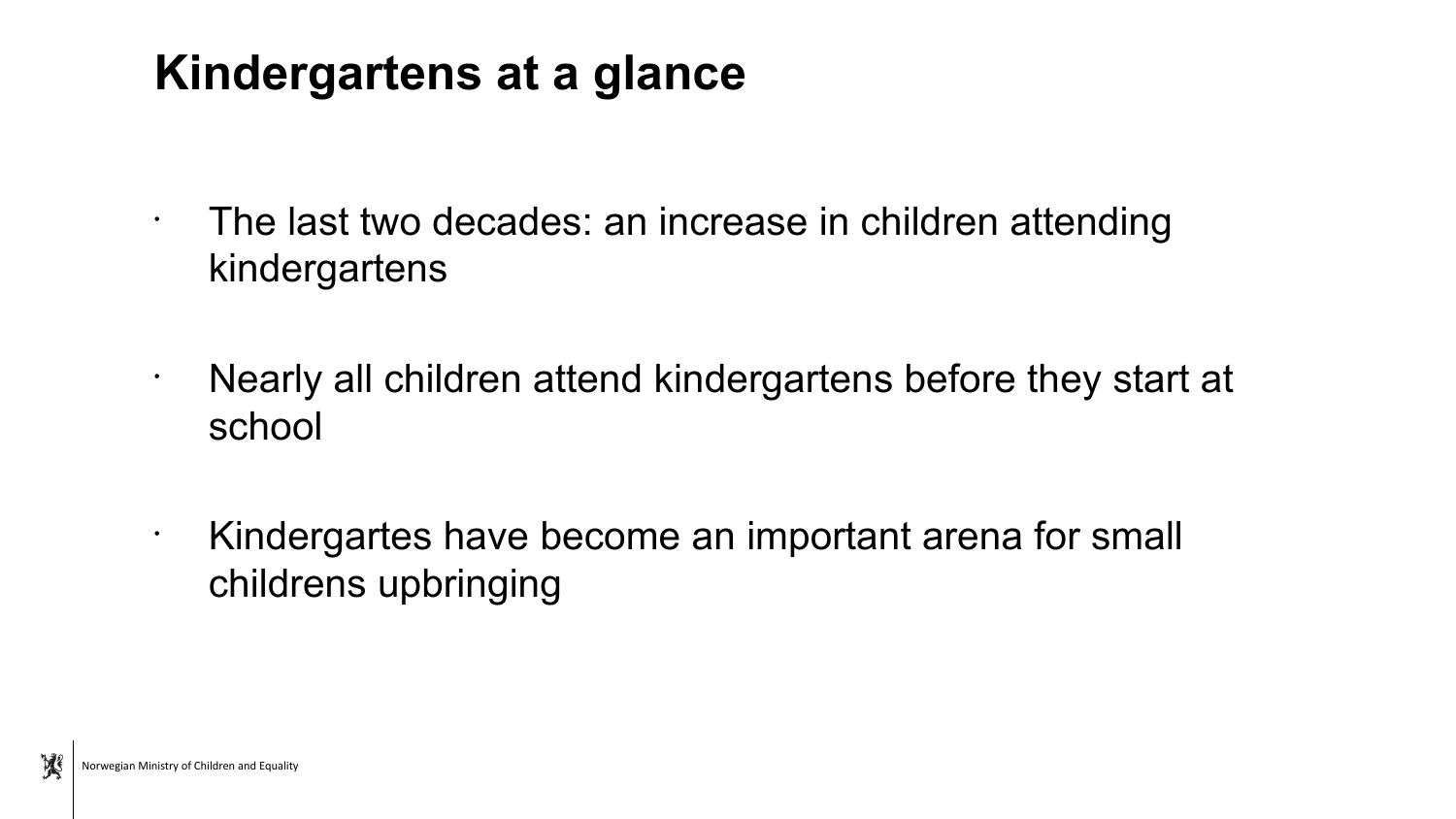## **Recent history**

• 2009: A law securing full coverage for children aged 1-5 years in kindergarten included an individual, legal right to a place in kindergarten.

溪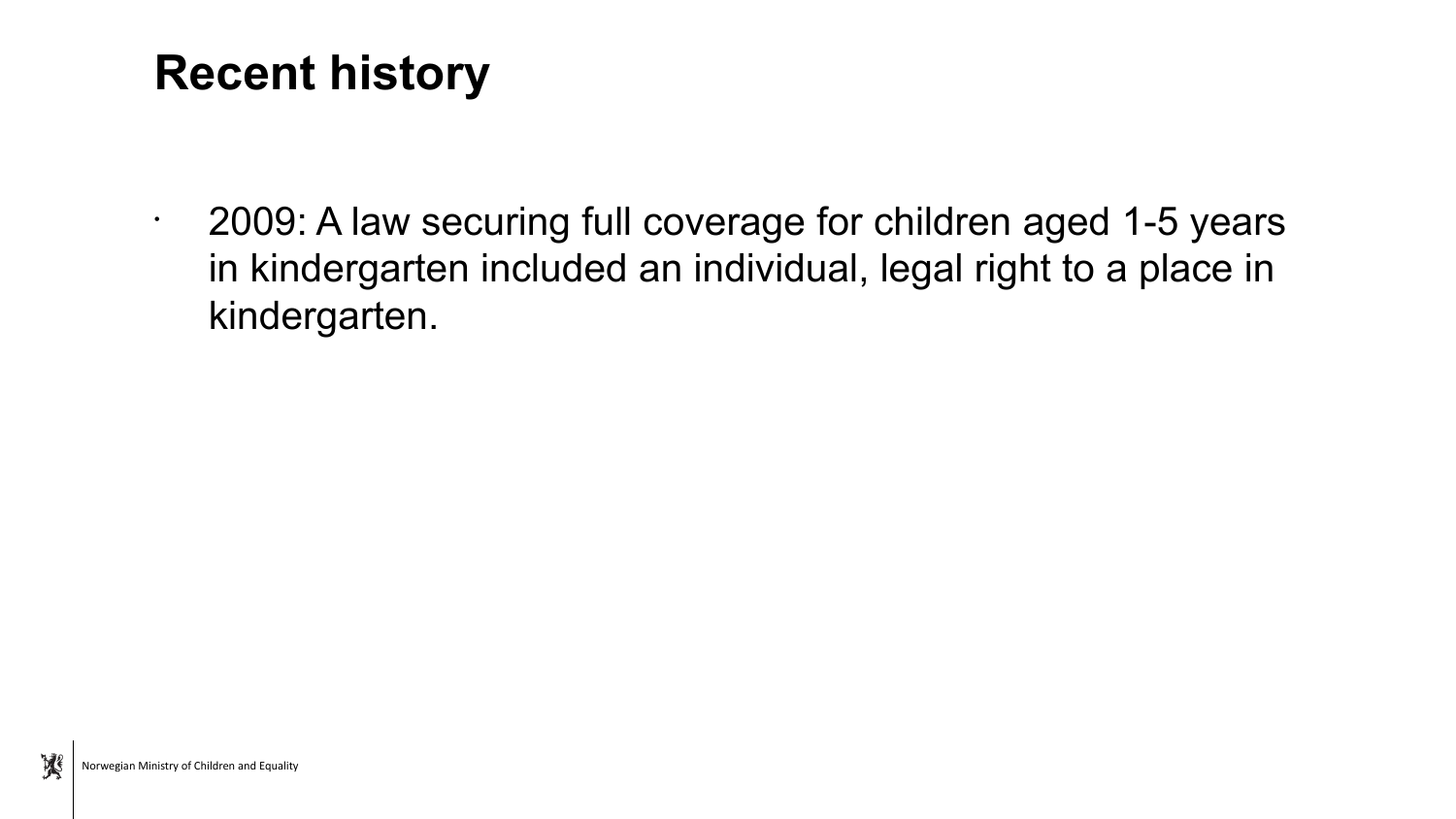### **Rights to and use of kindergarten**

- Full access to good-quality kindergartens
	- All children have a legal right to a place in kindergarten from 1 year of age
	- A maximum fee per month (306 euro).
- 2017: 91 per cent of children aged 1-5 years attended kindergartens.